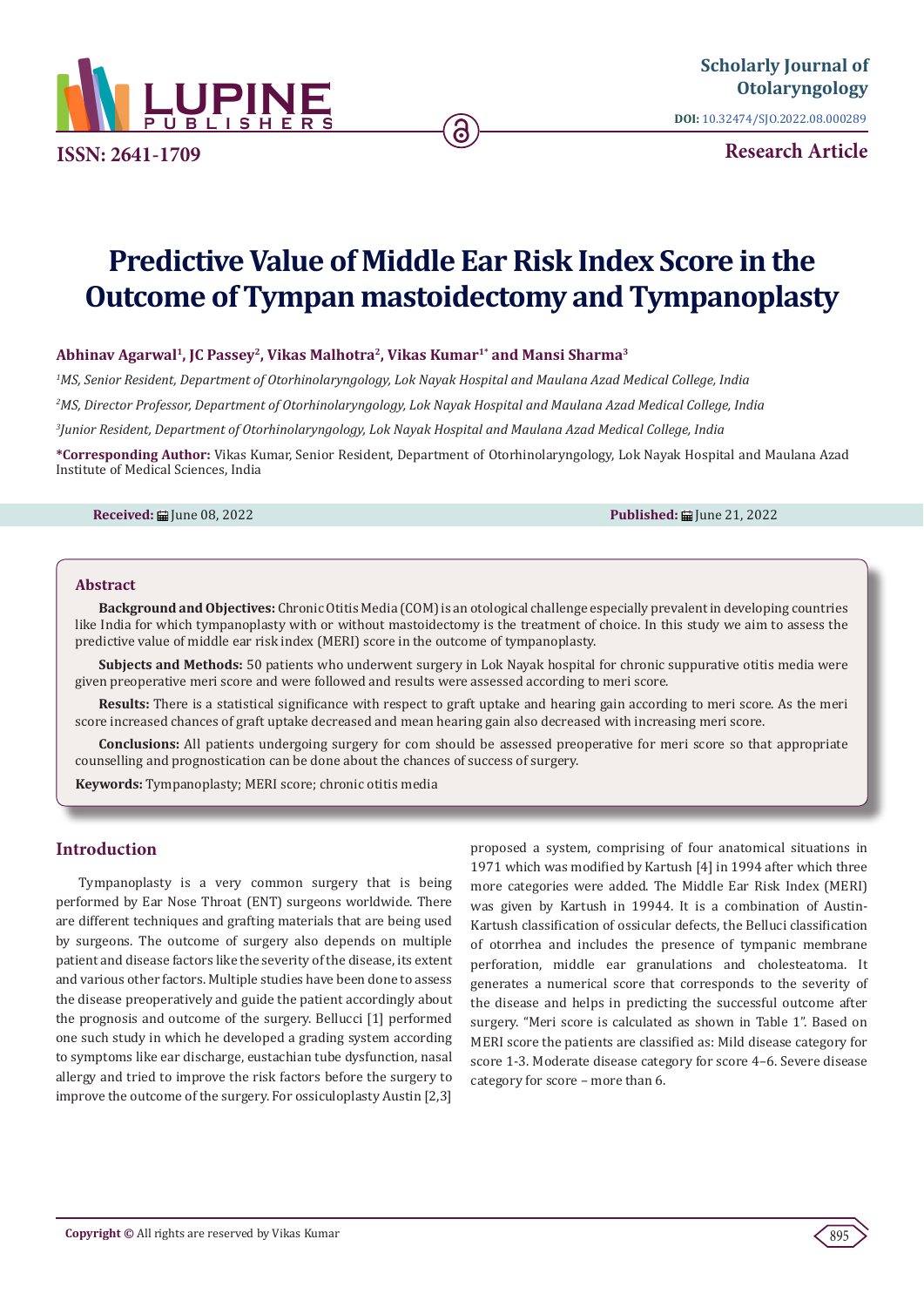| <b>Risk Factor</b>               | Finding                             | Value            |
|----------------------------------|-------------------------------------|------------------|
|                                  | Dry                                 | $\boldsymbol{0}$ |
|                                  | Intermittent Wet                    | $\mathbf{1}$     |
| Otorrhea                         | Persistent Wet                      | $\sqrt{2}$       |
|                                  | Wet with Cleft Palate               | $\sqrt{3}$       |
| Perforation                      | Absent                              | $\boldsymbol{0}$ |
|                                  | Present                             | $\mathbf{1}$     |
| Cholesteatoma                    | Absent                              | $\mathbf{0}$     |
|                                  | Present                             | 2                |
|                                  | All Ossicles Present                | $\boldsymbol{0}$ |
|                                  | Defect In Incus                     | $\mathbf{1}$     |
|                                  | Defect in Incus and Stapes          | 2                |
| Ossicular Chain                  | Defect in Incus and Malleus         | $\sqrt{3}$       |
|                                  | Defect IN Malleus, Incus and Stapes | $\overline{4}$   |
|                                  | Ossicular Head Fixation             | $\overline{2}$   |
|                                  | <b>Stapes Fixation</b>              | 3                |
|                                  | No                                  | $\boldsymbol{0}$ |
| Middle Ear Granulation/ Effusion | Yes                                 | $\overline{2}$   |
|                                  | None                                | $\mathbf{0}$     |
| Previous Surgery                 | Staged                              | $\mathbf{1}$     |
|                                  | Revision                            | 2                |
| Smoker                           | No                                  | $\boldsymbol{0}$ |
|                                  | Yes                                 | $\overline{2}$   |

#### **Table 1:** Meri Scoring.

This helps in guiding case selection for the surgery, counselling of patients pre-operatively and for research purposes too. It helps to decide intraoperatively whether a canal wall up or canal wall down mastoidectomy needs to be done and if ossicular reconstruction should be done primarily or as a second stage surgery. The original MERI had scoring from 0 to 12 but was later modified in 2001 to include smoking as a risk factor and the weightage of granulation and cholesteatoma was increased thus taking a maximum score upto 16.5

Tympanoplasty and tympanomastoidectomy surgeries are being performed in good numbers and with the increasing awareness of patients, it is imperative to prognosticate the patient according to the disease severity and possible outcome of surgery to avoid any unrealistic expectations and possible medicolegal implications. The present study was conducted to assess the predictive value of MERI score in the outcome of tympanoplasty among Chronic Otitis Media patients [5].

#### **Materials and Methods**

After the approval of Institutional Review Board, this was a comparative study done at the ENT department of Maulana Azad Medical College and associated Lok Nayak Hospital, Delhi. All patients of 18 to 60 years of age with COM who attended ENT OPD of the hospital and were planned for tympanoplasty were included in the study. Patients with systemic diseases making them unfit for surgery were excluded from the study.

The patient's elaborate history was taken which included the demographic details, nature of ear discharge, the period of dryness, hearing loss, any previous ear surgery, history of tobacco smoking, long-term use of ototoxic drugs and any other medical illness. Then examination with otoscope was done to assess the tympanic membrane if intact or perforated, any granulation tissue and for the presence of cholesteatoma. Tuning fork tests were done to assess the type of hearing loss. Patients with conductive hearing loss alone were taken for the study. Those with sensorineural and mixed hearing loss were excluded from the study.

Pure tone audiometry was done to assess the type and degree of hearing loss. Hughson and Westlake method modified by Carhart and Jerger was used to calculate the hearing loss. The mean air-bone gap was measured from the air and bone conduction thresholds at 0.5 kHz, 1 kHz, 2 kHz, and 3 kHz. High resolution computed tomography (CT) scan of the temporal bone was obtained for the squamosal type of COM cases to assess the extent of disease and ossicular status. Routine blood investigations like haemogram and serum electrolytes were done before the surgery. The MERI score was calculated for each patient and then they were stratified into mild (0-3), moderate (4-6) and severe (>6) category.

#### **Procedure**

According to the examination and CT temporal scan findings, the type of tympanoplasty and tympanomastoidectomy to be done was planned but could be modified according to the extent

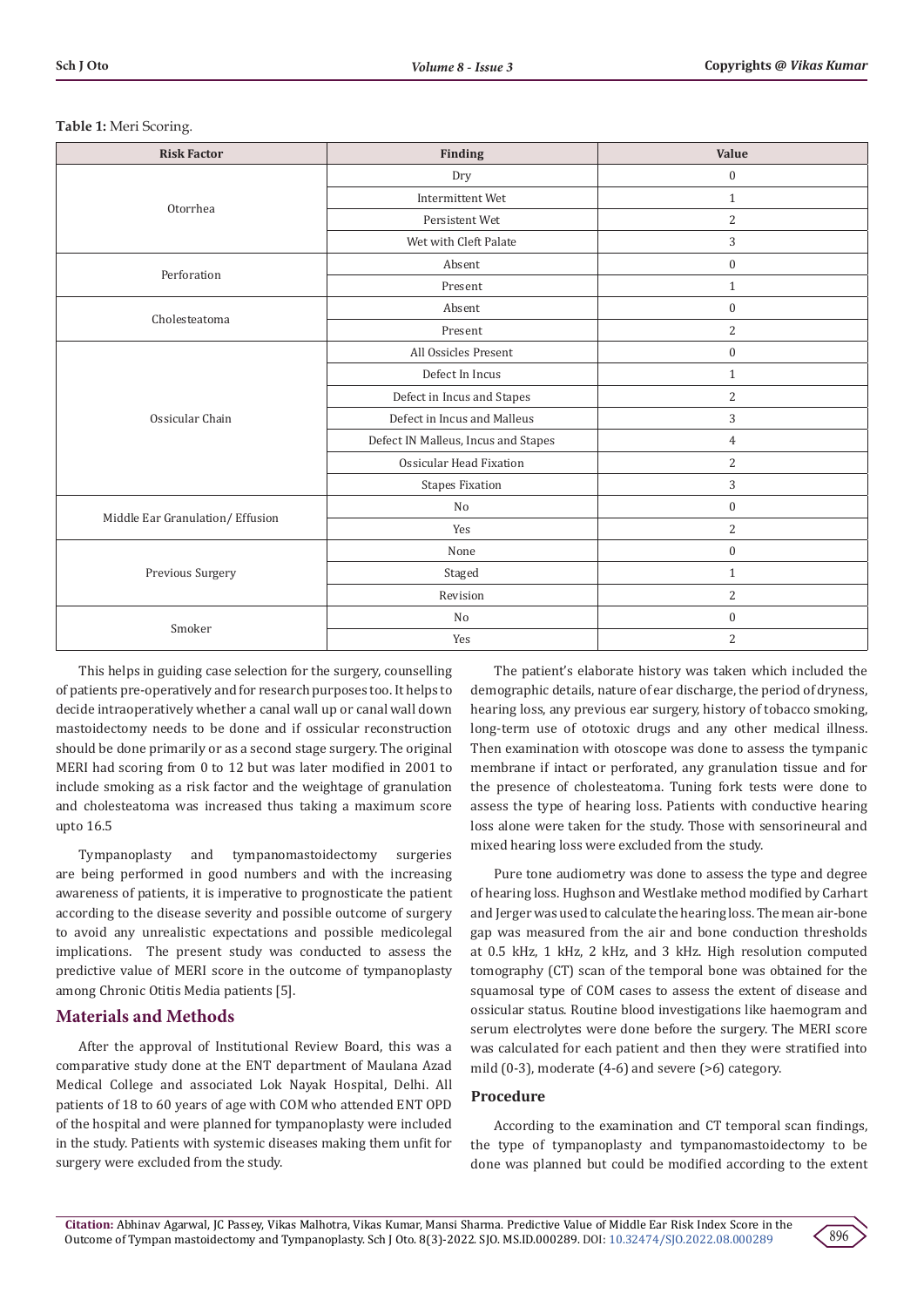of the disease and the ossicular status intraoperatively. For graft temporalis fascia autograft was used in all the patients. Electrical drill and burr were used to drill the mastoid cortex and all the cholesteatoma, granulation tissue, was cleared from the middle ear. Ossiculoplasty was done wherever required and eroded ossicles were refashioned or conchal cartilage was used. The temporalis fascia graft was placed by underlay technique in all procedures. Oral antibiotics and analgesics were given in the post operative period and continued for 7 days, and patients were discharged on the next day after surgery after assessing the suture line and with mastoid dressing. Patients were reviewed every week for 1 month and then once a month for next 3 months and then patients were called 6 monthly. The outcome of surgery was based on two factors:

- a) Graft status
- b) Pure tone audiometry

Graft status was assessed using otoscopic examination

- a. Successful healed graft
- b. Graft failure or perforation within graft

Pure tone audiometry was done at the end of three months post

**Table 2:** Type OF Procedure According to Meri Score Category.

operatively. Hearing benefit was calculated based on the difference between preoperative and postoperative air bone gaps.

### **Results**

In our study the most common age group for com was 21-30 years of age comprising 42 percent of the total cases. 72 percent of the cases had mucosal type of com and the remaining 28 percent were squamosal type of com. 70 percent of cases required type 1 tympanoplasty, 2percent required type 2 tympanoplasty and the remaining 28 percent required type 3 tympanoplasty. As the meri score increased from mild to severe procedure required changed from type 1 tympanoplasty to type 3 with p value being very significant. "The data to show the type of surgery required according to meri score has been depicted in Table 2". With increasing meri score the success rate of graft uptake decreased from 96 percent to 63.6 percent," as shown in Table 3". In the Tables 4 & 5 we can see that with increasing meri score hearing gain is compromised both in absolute and mean percentage gain with p value being significant. "Table 4 depicts the absolute hearing gain according to meri score". "Table 5 shows the mean percentage gain in hearing according to meri score"

|                      |          | Procedure                      |                                                                      |                                                                |                                                                                       |              |    |
|----------------------|----------|--------------------------------|----------------------------------------------------------------------|----------------------------------------------------------------|---------------------------------------------------------------------------------------|--------------|----|
|                      |          | <b>Type I</b><br>Tympanoplasty | <b>Cortical Mastoidectomy</b><br>with Type I<br><b>Tympanoplasty</b> | <b>Cortical Mastoidectomy</b><br>with Type II<br>Tympanoplasty | <b>Modified Radical</b><br><b>Mastoidectomy with</b><br><b>Type III Tympanoplasty</b> | <b>Total</b> |    |
|                      | Mild     | n                              | 24(96.0%)                                                            | $1(4.0\%)$                                                     | 0                                                                                     | $\Omega$     | 25 |
| <b>MERI</b><br>score | Moderate | $\mathbf n$                    | 5(35.7%)                                                             | 5(35.7%)                                                       | $1(7.1\%)$                                                                            | $3(21.4\%)$  | 14 |
|                      | Severe   | n                              | $\mathbf{0}$                                                         | $\Omega$                                                       | $\mathbf{0}$                                                                          | 11(100%)     | 11 |
|                      | Total    | n                              | 29(58.0%)                                                            | $6(12.0\%)$                                                    | $1(2.0\%)$                                                                            | 14(28.0%)    | 50 |
|                      | P value  | $< 0.0001$ , S                 |                                                                      |                                                                |                                                                                       |              |    |

**Table 3:** Graft Status According to Meri Score Category.

|            |          |       | <b>Graft Status</b> |           |              |
|------------|----------|-------|---------------------|-----------|--------------|
|            |          |       | Rejected            | Taken up  | <b>Total</b> |
|            | Mild     | N(%   | $1(4.0\%)$          | 24(96.0%) | 25           |
| MERI score | Moderate | N(%   | $3(21.4\%)$         | 11(78.6%) | 14           |
|            | Severe   | N (%) | $4(36.4\%)$         | 7(63.6%)  | 11           |
| Total<br>N |          |       | $8(16.0\%)$         | 42(84.0%) | 50           |
| P value    |          |       | 0.041, S            |           |              |

**Table 4:** Hearing Gain with Respect to Meri Score Category.

|            |          | <b>Absolute Hearing Gain</b> |             |            |              |              |    |
|------------|----------|------------------------------|-------------|------------|--------------|--------------|----|
|            |          | Hearing loss /<br>no gain    | $1-10$ dB   | $11-20$ dB | $>20$ dB     | <b>Total</b> |    |
|            | Mild     | n                            | $1(4\%)$    | 5(20%)     | 19 76%)      |              | 25 |
| MERI score | Moderate | n                            | $3(21.4\%)$ | 0          | $10(71.4\%)$ | $1(7.1\%)$   | 14 |
|            | Severe   | n                            | $4(36.4\%)$ | 0          | $5(45.5\%)$  | $2(18.2\%)$  | 11 |
| Total<br>n |          | 8(16%)                       | $5(10\%)$   | 34(68%)    | 3(6%)        | 50           |    |
| P value    |          | 0.016, S                     |             |            |              |              |    |

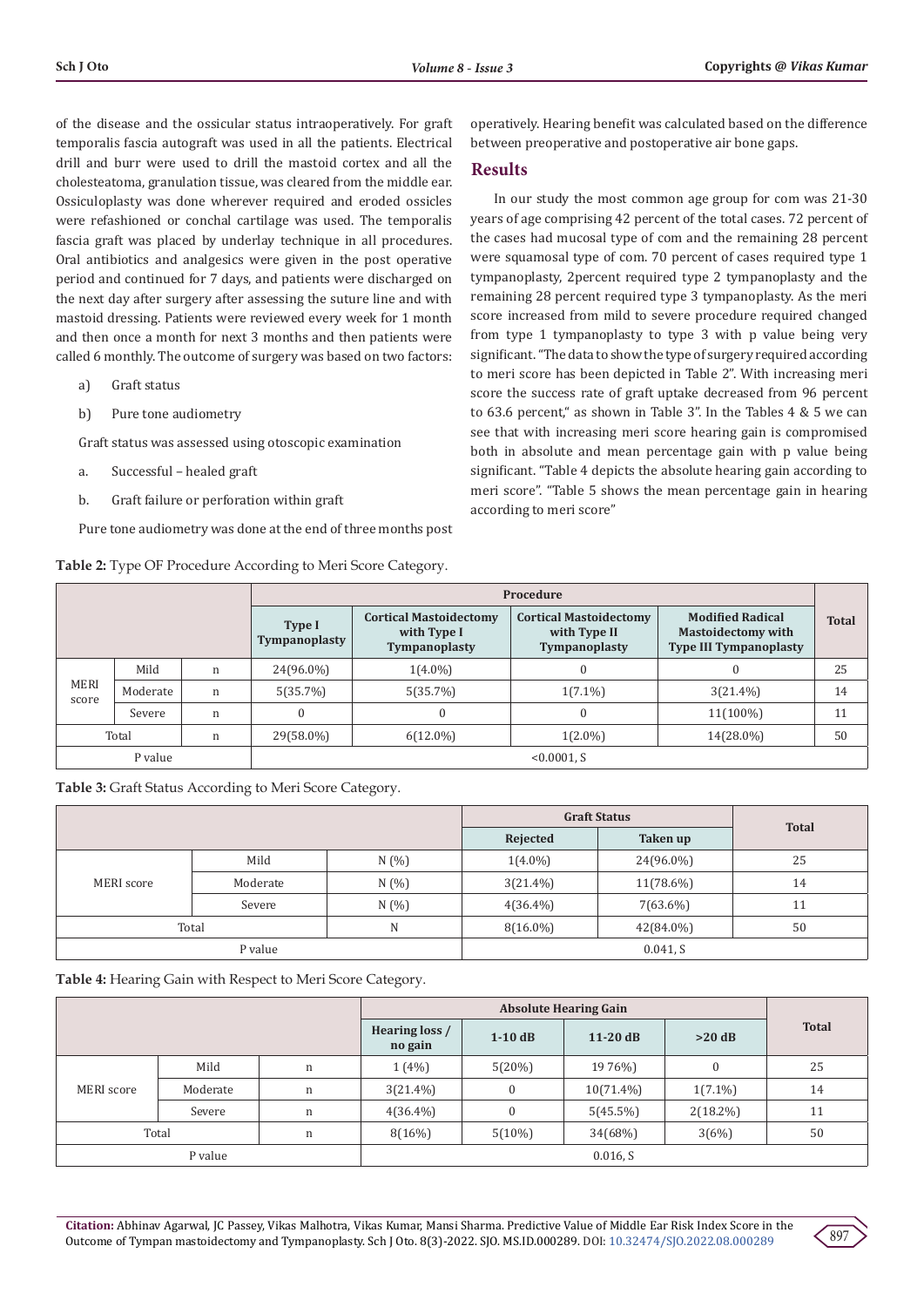| <b>Mean Percentage Gain in Hearing</b> |    |       |                       |          |                                                              |
|----------------------------------------|----|-------|-----------------------|----------|--------------------------------------------------------------|
| <b>MERI</b> score                      | N  | Mean  | <b>Std. Deviation</b> | P value  | Post hoc pairwise<br>comparison by<br><b>Bonferroni</b> test |
| Mild                                   | 25 | 47.24 | 12.83                 |          | $1*2 - 0.545$ , NS                                           |
| Moderate                               | 14 | 39.26 | 21                    | 0.006, S | $1*3 - 0.005$ , S                                            |
| Severe                                 | 11 | 25.8  | 22.27                 |          | $2*3 - 0.194$ , NS                                           |
| Total                                  | 50 | 40.29 | 19.26                 |          |                                                              |

**Table 5:** Mean Percentage Gain in Hearing According to Meri Score Category.

#### **Discussion**

COM remains prevalent and troublesome disease for a significant population. The mainstay of treatment is surgery for most of the cases. Even after improvements in surgical technique, improved microscopes and sterility we still do not achieve 100 percent positive outcome after surgery. There are multiple factors which hinders the achievement of 100 percent mark, which lead to development of MERI score which combines multiple factors affecting the outcome of surgery and helps in guiding both the patient and doctor about the chances of success of surgery and what to expect after the surgery. So, in this study, we discuss if MERI scoring is an efficient and effective tool for prognosticating patients of CSOM.

#### **Meri Category**

According to the preoperative findings, patients were placed in mild, moderate or severe category of MERI score. In our study, we got 50 percent of the cases in mild category, 28 percent in moderate category and the remaining 22 percent in the severe category of MERI. Most of the patients of mucosal type of COM lied in the mild MERI category and most of the patients of squamosal type of COM lied in moderate or severe category of MERI. The distribution of the types of intervention required was found to be significantly different among patients with different categories of MERI score. Among patients with mild MERI score, majority underwent Type 1 tympanoplasty. While among patients with severe MERI score, all underwent Modified Radical Mastoidectomy with tympanoplasty. Similar results were obtained in the study conducted by Mahmood Shishegar et al. [6] where they concluded that with increasing MERI score, there was a statistically significant higher chance of the need for mastoidectomy and as the MERI score decreases, the need for mastoidectomy decreases and only tympanoplasty may be required.

#### **Graft status**

After the surgery, patients were followed up for 3 months. Graft status was considered successful when on otoscopic examination the graft was completely taken up and there was no residual or recurrent perforation during that time period. Out of the total 50 cases that were operated, there was an overall 84 percent graft uptake rate. The graft status was found to be significantly different among patients with different categories of MERI score. Among patients with mild MERI score, among majority, the graft was

successfully taken up, while, among patients with severe MERI score, the rejection rate was significantly high as compared to that among subjects with mild MERI score. These results are similar to the study conducted by Nishant Kumar et al. [7] in which there was 86 percent graft uptake rate in mild MERI score category and there were only 2 cases of severe category of MERI score and in both of them graft was rejected. Another study conducted by Rameshbabu Kalyansundaram et al. [8] also got similar results in which 92.85 percent of the cases belonging to mild category of MERI score had a successful graft uptake and the success rate in severe category of MERI score was 58.82 percent. "Table 6 shows the comparison of graft status from our study and with other previous studies by N Kumar and R Kalyansundaram."

**Table 6:** Comparison of Graft Status with Previous Studies.

| Graft status $(\%)$ |                                                             |       |  |  |
|---------------------|-------------------------------------------------------------|-------|--|--|
|                     | <b>Severe Meri</b><br><b>Mild Meri Category</b><br>Category |       |  |  |
| Our Study           | 96                                                          | 63.6  |  |  |
| N Kumar             | 86                                                          |       |  |  |
| R Kalyan Sundaram   | 92.85                                                       | 58.82 |  |  |

#### **Hearing Gain**

The other factor that we studied was the audiological gain after the surgery. We assessed the amount of audiological gain as compared to the preoperative level and the variation in the audiological gain if it exists in the different comparison groups that are the mild, moderate and severe category of MERI score. Hearing gain was calculated by PTA done preoperatively and at three months post operatively. The mean air-bone gap was measured from the air and bone conduction thresholds at 0.5 kHz, 1 kHz, 2 kHz, and 3 kHz as advised by the Committee on Hearing and Equilibrium of the American Academy of Otolaryngology-Head and Neck Surgery for the evaluation of results for treatment of conductive hearing loss [9]. Magnitude of hearing gain was found to be significantly different in patients with mild, moderate & severe MERI score. Significantly more proportion of patients having mild MERI score had a hearing gain of 11-20 dB as compared to that among having severe MERI score. Also, significantly more proportion of patients having severe MERI score had hearing loss / no gain as compared to that among having mild MERI score. Similar results were obtained when the mean hearing gain was calculated with respect to different MERI categories. Mean Percentage gain in hearing was found to